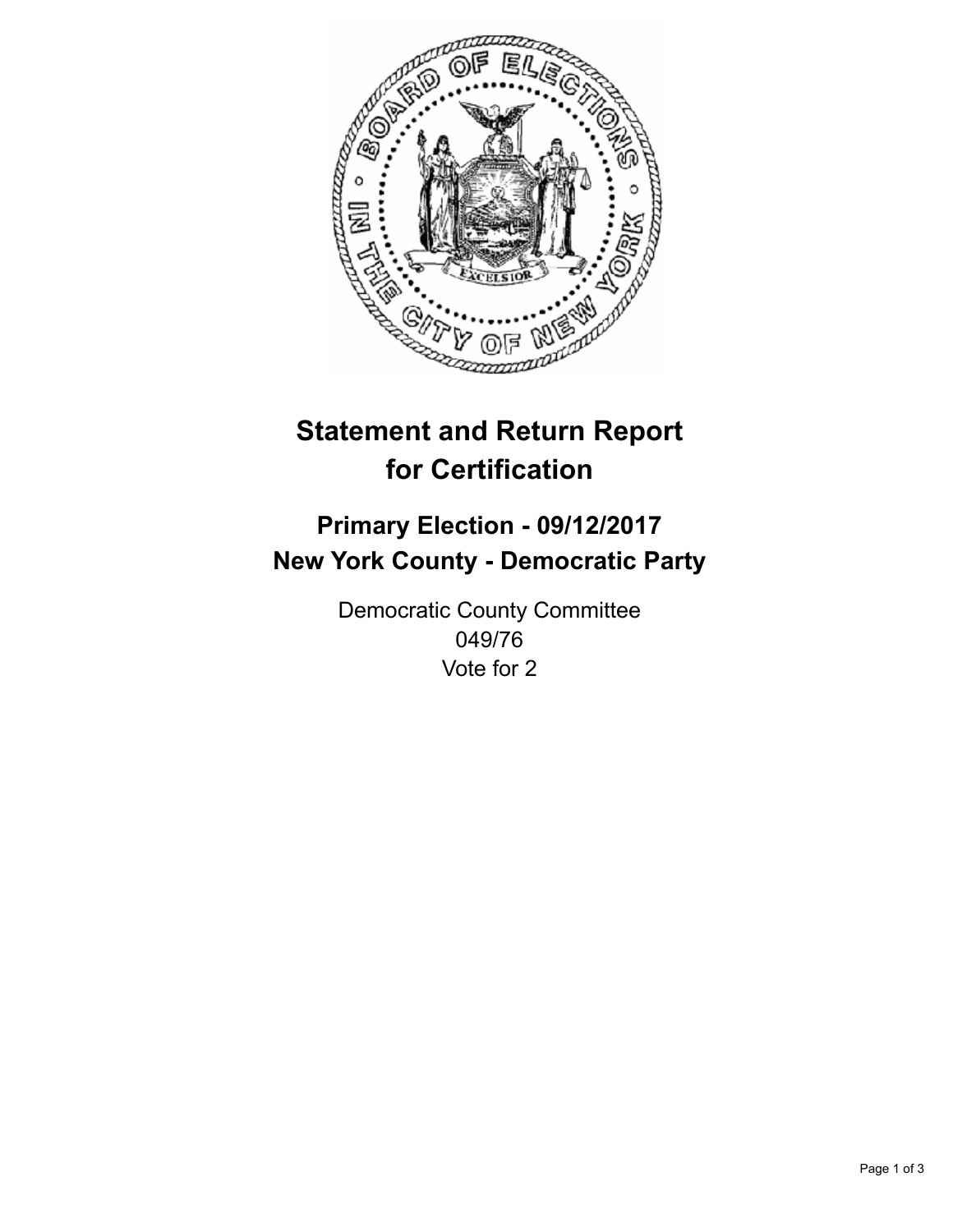

## **Assembly District 76**

| <b>PUBLIC COUNTER</b>                                    | 103      |
|----------------------------------------------------------|----------|
| MANUALLY COUNTED EMERGENCY                               | 0        |
| ABSENTEE / MILITARY                                      | 2        |
| AFFIDAVIT                                                | $\Omega$ |
| <b>Total Ballots</b>                                     | 105      |
| Less - Inapplicable Federal/Special Presidential Ballots | 0        |
| <b>Total Applicable Ballots</b>                          | 105      |
| <b>GUSTAVUS CHRISTENSEN</b>                              | 33       |
| <b>COURTNEY BOOTH</b>                                    | 42       |
| MAGDALENA PACZKOWSKI                                     | 31       |
| <b>BARBARA KNISPEL</b>                                   | 34       |
| <b>Total Votes</b>                                       | 140      |
| Unrecorded                                               | 70       |